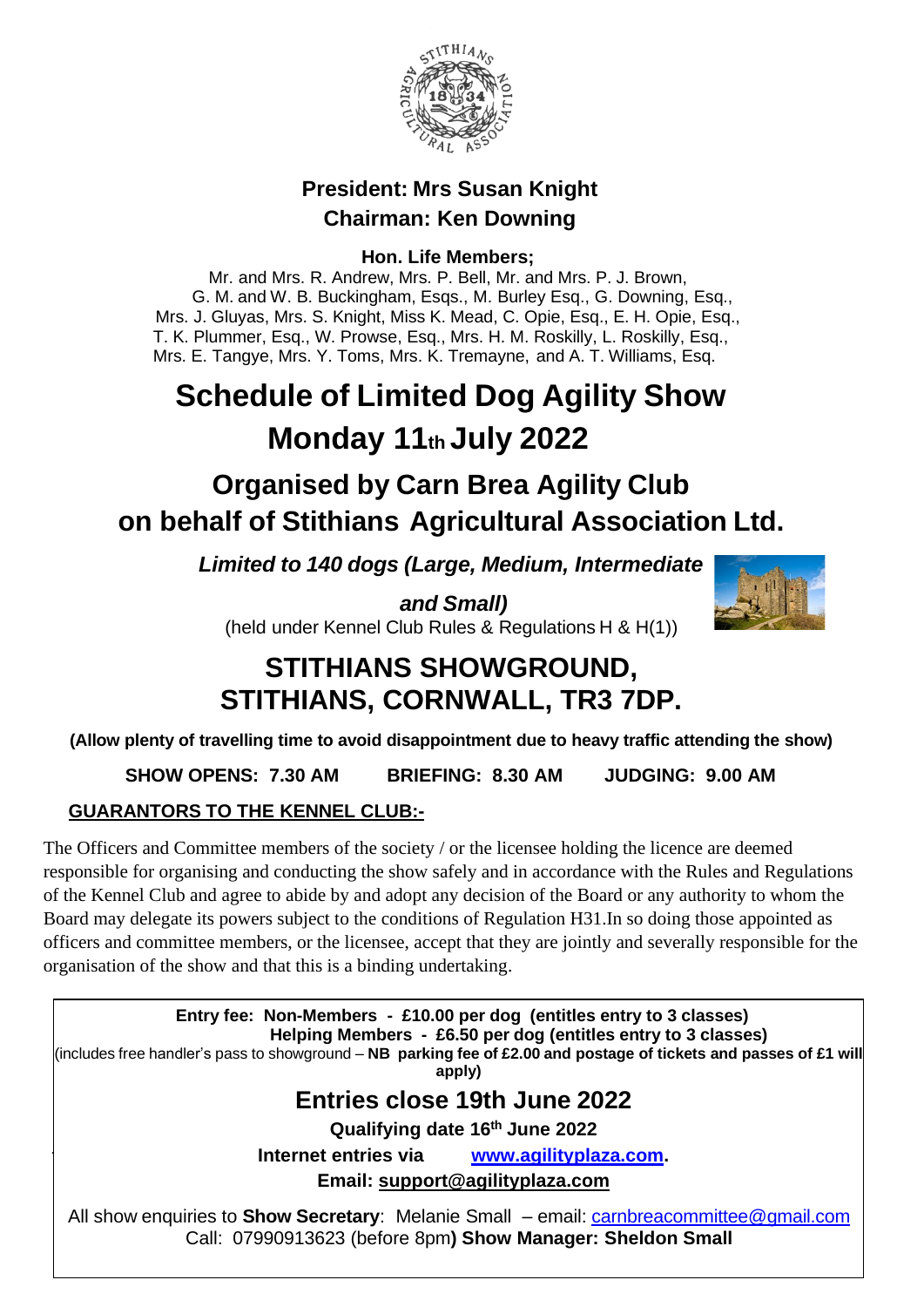## **JUDGE**

## **Deena Freeman**

## REFRESHMENTS AVAILABLE ON THE SHOWGROUND

LOCAL CAMPSITE: 01209-860332 (www.golden-lion-inn.co.uk)

STITHIANS is located between Redruth & Falmouth, just off the A39. On the A30 take the Scorrier turning and turn left just before the Crossroads House Care Home. Straight across the crossroads, follow the B3298 via Carharrack until you join the A393 at Comford. Turn left towards Falmouth and take the right turning to Stithians, the show ground is on the left at the top of the hill.

## **VET: Head and Head Veterinary Practice Surgeon in attendance on the Showground Please contact Dog Section Secretary if Vet required**

EQUIPMENT: *This show will be using First Contact 'rubber' coated contacts.*

| Class No       | Class                         | Grades         |          |
|----------------|-------------------------------|----------------|----------|
| $\mathbf{1}$   | <b>SPECIAL LARGE Jumping</b>  | Grades 4 - 7   | Combined |
| $\overline{2}$ | SPECIAL INTERMEDIATE Jumping  | Grades 4 - 7   | Combined |
| 3              | <b>SPECIAL MEDIUM Jumping</b> | Grades 4 - 7   | Combined |
| 4              | <b>SPECIAL SMALL Jumping</b>  | Grades 4 - 7   | Combined |
| 5              | <b>SPECIAL SMALL Jumping</b>  | Grades 1-3     | Combined |
| 6              | <b>SPECIAL MEDIUM Jumping</b> | Grades 1-3     | Combined |
| $\overline{7}$ | SPECIAL INTERMEDIATE Jumping  | Grades 1-3     | Combined |
| 8              | <b>SPECIAL LARGE Jumping</b>  | Grades 1-3     | Combined |
|                |                               |                |          |
| 9              | <b>SPECIAL SMALL Agility</b>  | Grades 1-3     | Combined |
| 10             | SPECIAL MEDIUM Agility        | Grades 1-3     | Combined |
| 11             | SPECIAL INTERMEDIATE Agility  | Grades 1-3     | Combined |
| 12             | <b>SPECIAL LARGE Agility</b>  | Grades 1-3     | Combined |
| 13             | <b>SPECIAL LARGE Agility</b>  | Grades 4-7     | Combined |
| 14             | SPECIAL INTERMEDIATE Agility  | Grades 4-7     | Combined |
| 15             | SPECIAL MEDIUM Agility        | Grades 4-7     | Combined |
| 16             | <b>SPECIAL SMALL Agility</b>  | Grades 4-7     | Combined |
|                |                               |                | Combined |
| 17             | SPECIAL TUNNEL FUN LARGE      | Grades $1 - 7$ | Combined |
| 18             | <b>SPECIAL TUNNEL FUN</b>     | Grades 1-7     | Combined |
|                | <b>INTERMEDIATE</b>           |                |          |
| 19             | SPECIAL TUNNEL FUN MEDIUM     | Grades 1 - 7   | Combined |
| 20             | SPECIAL TUNNEL FUN SMALL      | Grades $1 - 7$ | Combined |
|                |                               |                |          |

## **SCHEDULE OF CLASSES**

## **REMEMBER – ONLY STANDARD CLASSES COUNT TOWARDS KC PROGRESSION**

**Classes will run in numerical order.** A running order will be drawn in advance. Discretion will be given to allow those whose dogs are drawn close together to space their runs accordingly, but please keep to the drawn sequence. The Club intends to use electronic timing in all rings.

Wins, places and clear rounds in special classes will not count towards agility warrant points or grade progression at Kennel Club shows.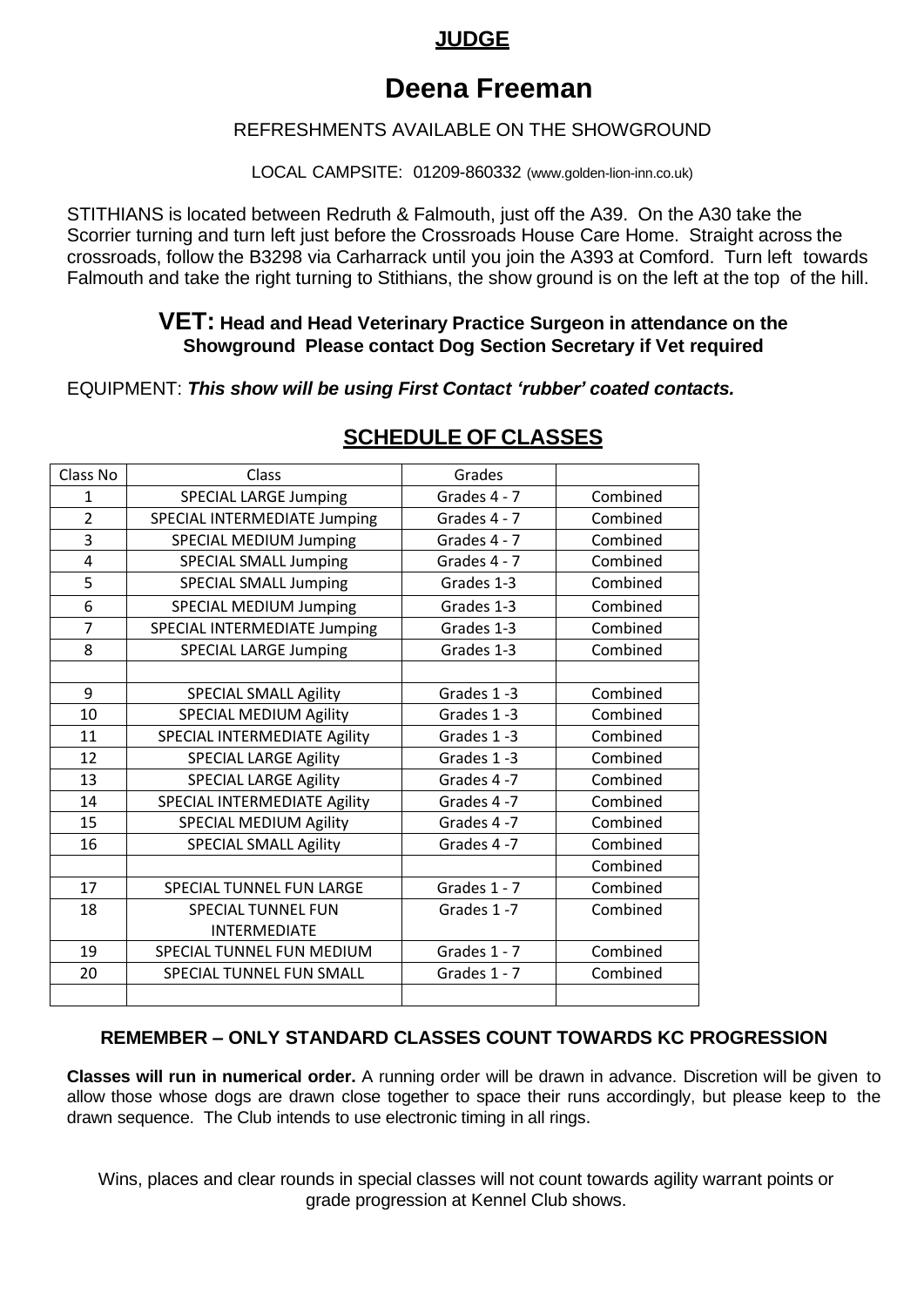## **AWARDS**

**(To be collected on the day during prize giving).**

Placing rosettes to 10% in all classes. Trophy to 1<sup>st</sup> place in each class. Clear round rosettes in all classes. **President's trophy and Chairman's trophy will be awarded to the dogs and handlers who provide the most entertaining rounds (in the Judges' opinion).**

(All those travelling from afar to our show please bring a rosette sized SAE if you cannot stay for prize giving so any prizes can be sent on. Those that win a trophy either stay and collect them or bring the *necessary packaging stamps etc so they can also be sent on.)*

#### **ELIGIBILITY FOR CLASSES**

In the following definitions of classes First Prizes or other prize wins are those gained in standard classes at any Kennel Club licensed Championship Agility, Premier Agility, Open Agility or Limited Agility Shows (i.e. special classes and invitational events excepted). Only a first place with a clear round completed within the course time set by the judge will count towards grade progression.

Standard classes may be scheduled for Agility Shows, as Agility classes or Jumping classes. All standard classes must contain the Weaving Poles obstacle. Standard Agility classes must contain the following elements: "A Ramp", Dog Walk and See-Saw. With this proviso classes are defined as follows: -

A maximum of four standard classes may be scheduled for any dog on an individual day of competition. Any number of special classes may be scheduled.

**Class Structure**. A Class may either be held as a Graded Class or a Combined Class. A Graded Class may be scheduled a maximum of three consecutive Grades with separate results and awards issued for each grade. A Combined Class may be scheduled for more than one consecutive grade with one overall set of results.

**Progression**. Progression from each Grade will be determined by the eligibility for the class as referenced in H(1)(A)11. Results from Combined Classes will only count towards progression from the dog's current grade.

To count for progression wins must be gained in standard classes at Kennel Clun Licensed Agility Shows.

Only a first place with a clear round within the course time set by the judge will count towards grade progression.

Competitors will be allowed to walk the course set at Small, Medium Intermediate or Large height without their dog(s) before the class begins.

**Points Progression**. At the handler's discretion a dog may progress up to Grade 4 by winning 100 points at each grade, using the Agility Warrant points scheme (Regulation K3.c refers). A minimum of 50 points must be gained in agility (not jumping) classes in the relevant grade. If this method of progression is selected, the handler must ensure the Show Secretary signs the dog's Agility Record Book at the first show entered at the higher grade. There is no time limit on this progression, however once a dog has progressed, it cannot return to a previous grade.

Progression on points must be done prior to the closing date of entries. It is not possible to change a grade on points once the entries have closed.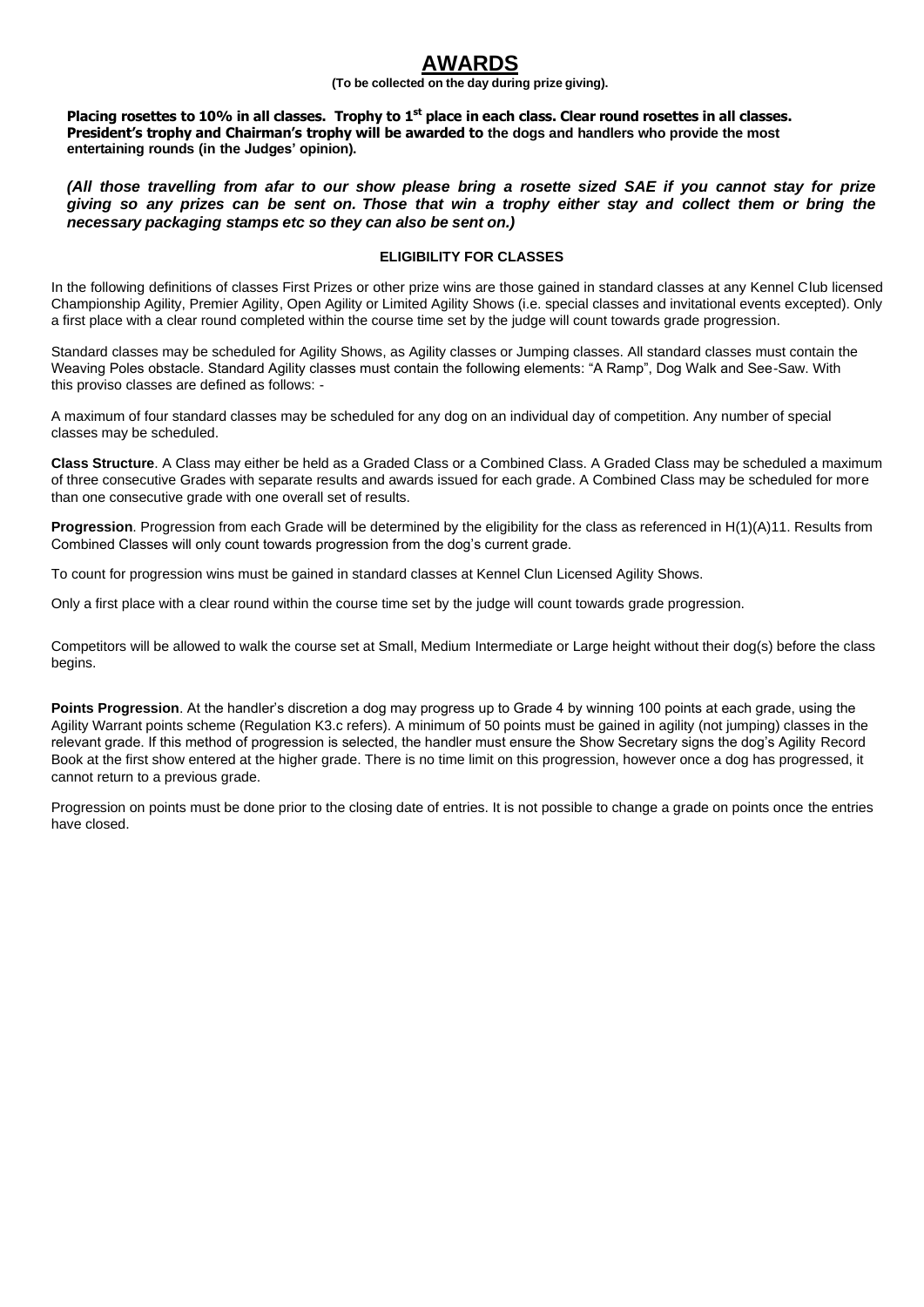#### **STANDARD CLASSES**

Only first prizes and points gained in standard classes at Kennel Club licensed Agility Shows may be used for progression through the classes. (A dog is only eligible for one grade). In defining the eligibility of the owner or handler for Grade 1, the two wins and points progression referred to in the definition apply only to one dog and not an accumulation of dogs.

**Grade 1** For owners, handlers or dogs which have not gained a minimum of two first places at Grade 1 at Kennel Club Licensed Agility Shows, at least one of which must have been gained in an agility (not jumping) class. N.B. Owners, handlers or dogs previously qualified out of Grade 1 are not eligible for this class.

**Grade 2** Open to dogs which are not eligible for Grade 1 or elected to progress on points from Grade 1 and are not eligible for Grades 3,4,5,6,or 7.

**Grade 3** Open to dogs which have gained a minimum of two first places at Grade 2 at Kennel Club Licensed Agility Shows, one of which must have been gained in an agility (not jumping) class, or have elected to progress on points from Grade 2 and are not eligible for Grades 2, 4, 5, 6 or 7.

**Grade 4** Open to dogs which have gained a minimum of three first places at Grade 3 at Kennel Club Licensed Agility Shows, two of which must have been gained in agility (not jumping) classes, or have elected to progress on points from Grade 3 and are not eligible for Grades 2,3, 5, 6 or 7.

**Grade 5** Open to dogs which have gained a minimum of four first places at Grade 4 at Kennel Club Licensed Agility Shows, two of which must have been gained in agility (not jumping) classes, and are not eligible for Grades 2, 3, 4, 6 or 7.

**Grade 6** Open to dogs which have gained a minimum of four first places at Grade 5 at Kennel Club Licensed Agility Shows, two of which must have been gained in agility (not jumping) classes, and are not eligible for Grades 2, 3, 4, 5 or 7.

**Grade 7** Open to dogs which have gained a minimum of five first places at Grade 6 at Kennel Club Licensed Agility Shows, three of which must have been gained in agility (not jumping) classes, and are not eligible for Grades 2, 3, 4, 5 or 6.

#### **SPECIAL CLASSES**

**Societies may schedule classes other than those defined above as "Special Classes".**

**The eligibility for "Special Classes" must be defined by the society and included in the schedule. The word "Special" must be included in the title of the class. Where special classes are classified for older and/or inexperienced dogs, the height of the hurdles and the A-ramp, and the length of the long jump, may be reduced below the dimensions specified in these regulations, in which case such dimensions must be included in the class definition in the show schedule.**

**Marking for special classes may deviate from marking for standard classes, but must be specified in the schedule. Wins, places and clear rounds in special classes will not count towards agility warrant points or grade progression at Kennel Club shows.**

#### **Special Tunnel Fun**

An open flowing jumping course consisting of jumps and tunnels, no tyre jump or weaves.

Wins, places and clear rounds in special classes will not count towards agility warrant points or grade progression at Kennel Club shows.

#### **In accordance with Kennel Club Rules, ALL dogs competing in small, medium & Intermediate height categories must be measured for competition. Competitors must ensure that their dog is measured prior to their first competition and that the dog's Agility Record Book has been signed and dated by the measuring officials.**

**Large dogs entered for competition will not require an official Kennel Club measurement. Once a dog has competed in any Class in the Large Height category at a Kennel Club Licensed event it may not change to a different height**.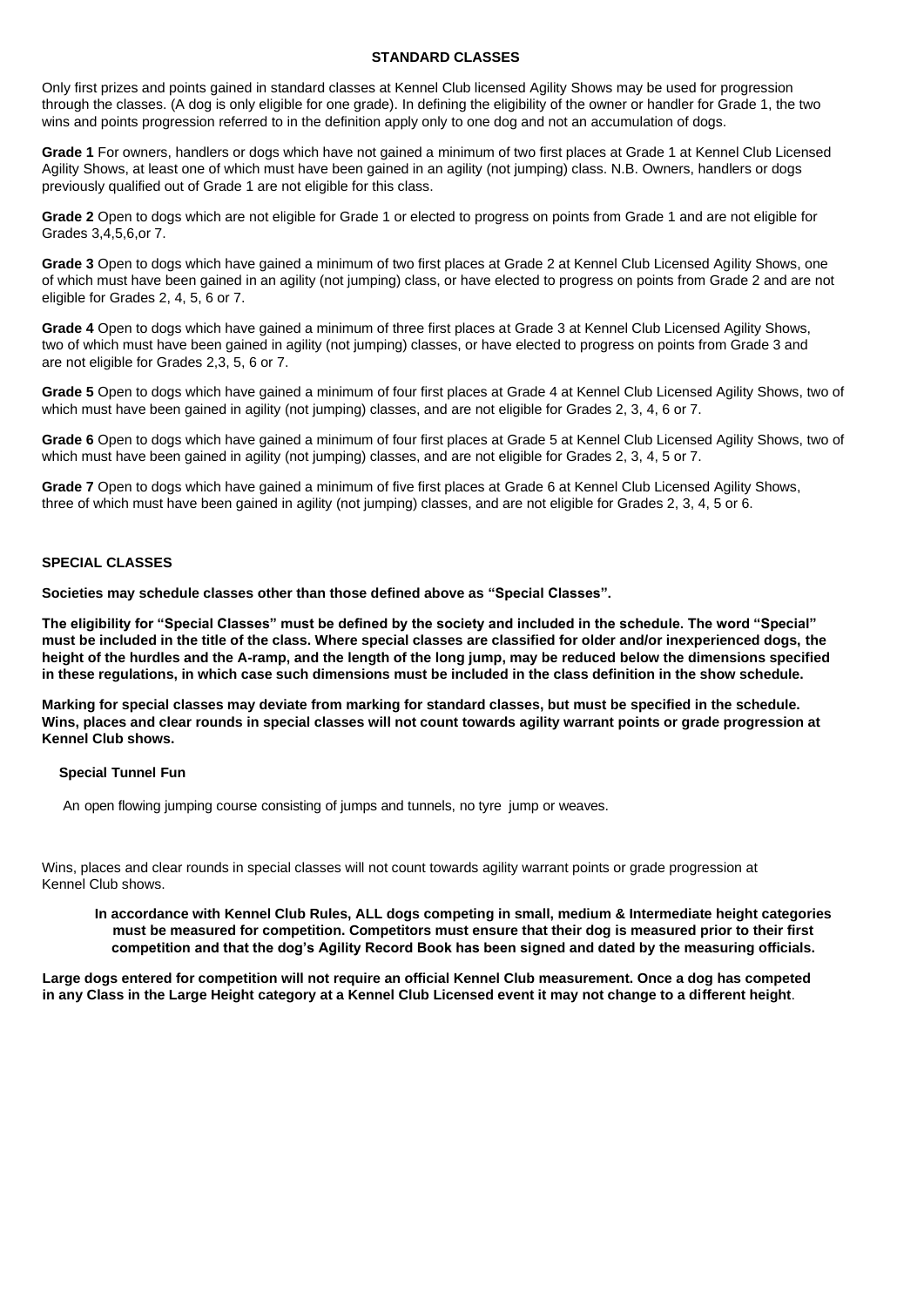#### **RULES AND REGULATIONS**

1. Dogs entered at Kennel Club licensed Agility Shows must be registered at the Kennel Club in accordance with Kennel Club Regulations for Classification and Registration B, or else registration or transfer of registration must have been applied for. The registration number/ authority to compete (ATC) number will be required for each entry.

2. All dogs registered and resident outside the UK must be issued with a Kennel Club Authority to Compete (ATC) number before entry to the show/event can be made. All overseas entries without a Kennel Club Registration number or an Authority to Compete number will be returned to the exhibitor/competitor.

3. Entry fees: £10.00 per dog. Carn Brea Members  $E$ 6.50 per dog. Entries without fees will not be accepted.

4.. No Prize money will be awarded at this show. Sponsors are detailed within the schedule

5. Entries may be made via the Internet using *[www.agilityplaza.com](http://www.agilityplaza.com/)*

6. The Committee reserves to itself the right to refuse entries. No late entries accepted.

7. Only dogs of 18 calendar months of age and over on the day of competition are eligible for competition at Kennel Club licensed Agility Shows.

8. A dog must not compete in the same class more than once, including special classes.

9. Organisers of Open Agility shows may set a capping level on the entries to be accepted in any standard or special class, and may decline entries received after the capping level has been reached. State if specific classes are to be capped and the capping limit. The capping level must be set at a minimum of 250 entries received. There is no maximum level at which a cap may be set.

10.Not For Competition entries will be accepted for dogs aged four calendar months and over. Dogs must be Kennel Club registered with their details recorded on the entry form.

11. No bitch in season is allowed to compete.

12. The mating of bitches within the precincts of the competitions is forbidden.

13. No person shall carry out punitive correction or harsh handling of a dog at any time within the boundaries of the Show.

14. Dogs must not wear any type of slip, half-slip collar or lead when under test. A single flat, close fitting, leather or webbing collar is permitted, providing the only attachment is a plain identification panel as an integral part of the collar ie. not attached by a ring.

15. Should a judge be unable to fulfil the appointment to judge the Committee reserves the right to appoint another judge.

16 No competitor shall impugn the decision of the judge or judges.

17 Kennel Club standard marking regulations apply for all standard classes.

18 The height limit for dogs:

a. Large dog classes - For dogs measuring over 500mm at the withers.

 b. Intermediate Dog classes-For dogs measuring over 430mm and measuring 500mm or under at the withers.

c. Medium Dog classes – For dogs measuring over 350mm and measuring 430mm under at the withers

d. Small Dog Classes – For dogs measuring 350mm or under at the withers

19. Judges at an Agility Show may not enter for competition a dog which is recorded in their ownership or part ownership; or handle a dog at the Show at which they are judging. Dogs may be disqualified if proved to have been handled in the class by the scheduled judge's spouse or immediate family, or resident at the same address as the scheduled judge.

20. **Removal of dogs from Competition**: Following discussion between the show management and/or a veterinary surgeon, a dog shall be prevented from competing and/or removed from the Show if it is:-

a. A bitch which is in season.

b. Suffering from any infectious diseases or contagious disease.

c. Interfering with the safety or chance of winning of an opponent.

d. Of such temperament or is so much out of control as to be a danger to the safety of any person or other animal.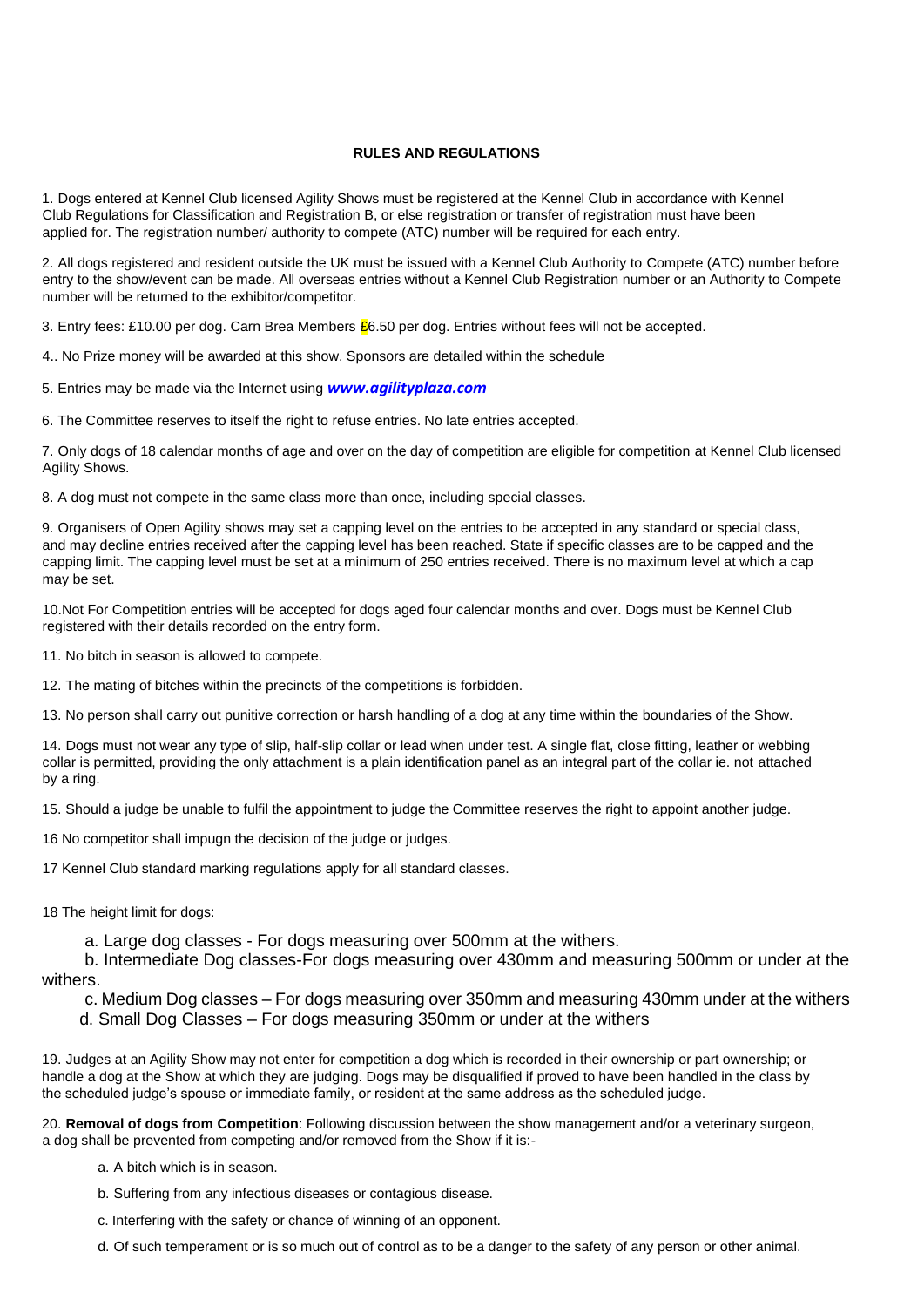#### e. Likely to cause suffering to the dog if it continues competing.

The circumstances of such a removal shall be recorded in the competition/show Incident Book and submitted to the Kennel Club.

21. Dog Agility is a competitive and physically strenuous activity. It is the responsibility of the owner/handler to ensure their dog is 'fit for function' and that they themselves are fit to take part. By signing the entry form you confirm that to the best of your knowledge your dog is fit and able to take part in Agility classes on the day of the show.

22. In estimating the number of awards won, all wins up to and including 25 days before the start of the competition, (**i.e 16th June 2022**), shall be counted when entering for any class. For these purposes a competition shall be defined as all classes covered within the same schedule. In the event that a dog becomes eligible for the next grade at a particular show, after the entry for that show has been sent, it is the competitor's responsibility to notify the show secretary at least 14 days before the date of the show. The dog will then be moved into the appropriate class(es) for the next grade. The dog must be moved into the corresponding number of classes as were entered at the lower grade. If there are fewer or no classes available for the next grade the competitor will be offered a refund of the relevant entry fees.

23.Should circumstances so dictate the Society, in consultation with the Judges, may alter arrangements as necessary. Such changes and the circumstances surrounding them will be reported to the Kennel Club.

24. In the event that the show is cancelled due to unforeseen circumstances, the society will refund fees, less reasonably incurred expenses. If the show processor has the provisions to do so, competitors will be refunded in the manner in which they had entered the show, but in any event the society will refund fees within 3 months of the show date to all those who had entered and requested a refund within 1 month of the show date.

25. Except for mobility aids, nothing shall be carried in the hand while the dog is under test and food shall not be given to a dog whilst in the ring. Competitors are prohibited from wearing bags or leads whilst under test.

26. Should the judge deem a re-run is required, any result and/or faults gained in the previous run must be discounted.

27. Separate entry forms must be completed by each owner and must signed by the owner or his authorised agent in accordance with provisions specified thereon. Entry forms must be accompanied by the appropriate fees.

28. Free Passes – All competitors will be provided with a free pass enabling them to enter the event at any time of the day their competition is scheduled, but in the case of a dog owned in partnership only one such pass will be issued. Parking passes are £2.00.

29. Competition of Dogs Suffering from Contagious or Infectious Disease – No dogs suffering from infectious or contagious disease or having been exposed to such disease during the period of 21 days prior to the Competition may compete. Competitors infringing the Regulation will be liable to be fined and/or dealt with under Kennel Club Rule A11.

30. It is the competitor's responsibility to be available for their class and running order. Competitors must run as close to their running order as possible. Failure to do so may be reported to the Kennel Club.

31. Handlers working more than one dog in a class must ensure that the dogs compete in the sequence in which they are drawn. Failure to do so may result in elimination.

32. **Animals in Event** No animal other than one officially entered shall be brought into the precincts of the event during its continuance, except any dogs registered to assist the disabled, or dogs required for educational or instructional purposes or by permission of the Board.

However, at the discretion of the show society, a dog brought to the show by a spectator may be admitted into the precincts of the dog show, with the proviso that those in charge of the dog sign a declaration confirming the dog is free from disease and that the dog will be kept under proper control at all times.

34. A pay on the day class will be held if time and weather permits.

35. A practice ring may be available to dogs entered for competition at the show, if space allows. This ring must be supervised by a responsible adult with agility knowledge.

36. **Welfare of Dogs** An exhibitor (or competitor) whose dog is entered at a Kennel Club licensed event should take all reasonable steps to ensure the needs of their dog(s) are met, and should not knowingly put their dogs' health and welfare at risk by any action, default, omission or otherwise. A breach of this Regulation may be referred to the Board for disciplinary action under Kennel Club Rules and Regulations. The use of pinch collars, or prong collars, is not permitted at any Agility show licensed by the Kennel Club. This shall apply at the venue and within the precincts of the show.

37. The owner, competitor, handler or other person in charge of a dog at the Test must at all times ensure that the dog is kept under proper control whilst at the Venue including its environs, car and caravan parks and approaches.

38. When not competing, dogs must be leashed at all times unless in a designated exercise or warm up area.

39. Competitors' briefing will be held prior to the start of each class, when they will be allowed to walk the course but without the dog accompanying them.

**40.** No refunds will be given on incorrect entries. No entries will be refunded after the closing date rule 25 excepted.

41. All dogs will be entered at this show at their owners' risk. Whilst every care will be undertaken by the committee/helpers they will not take responsibility for loss, damage or injury howsoever caused to dogs, persons or property whilst at the show.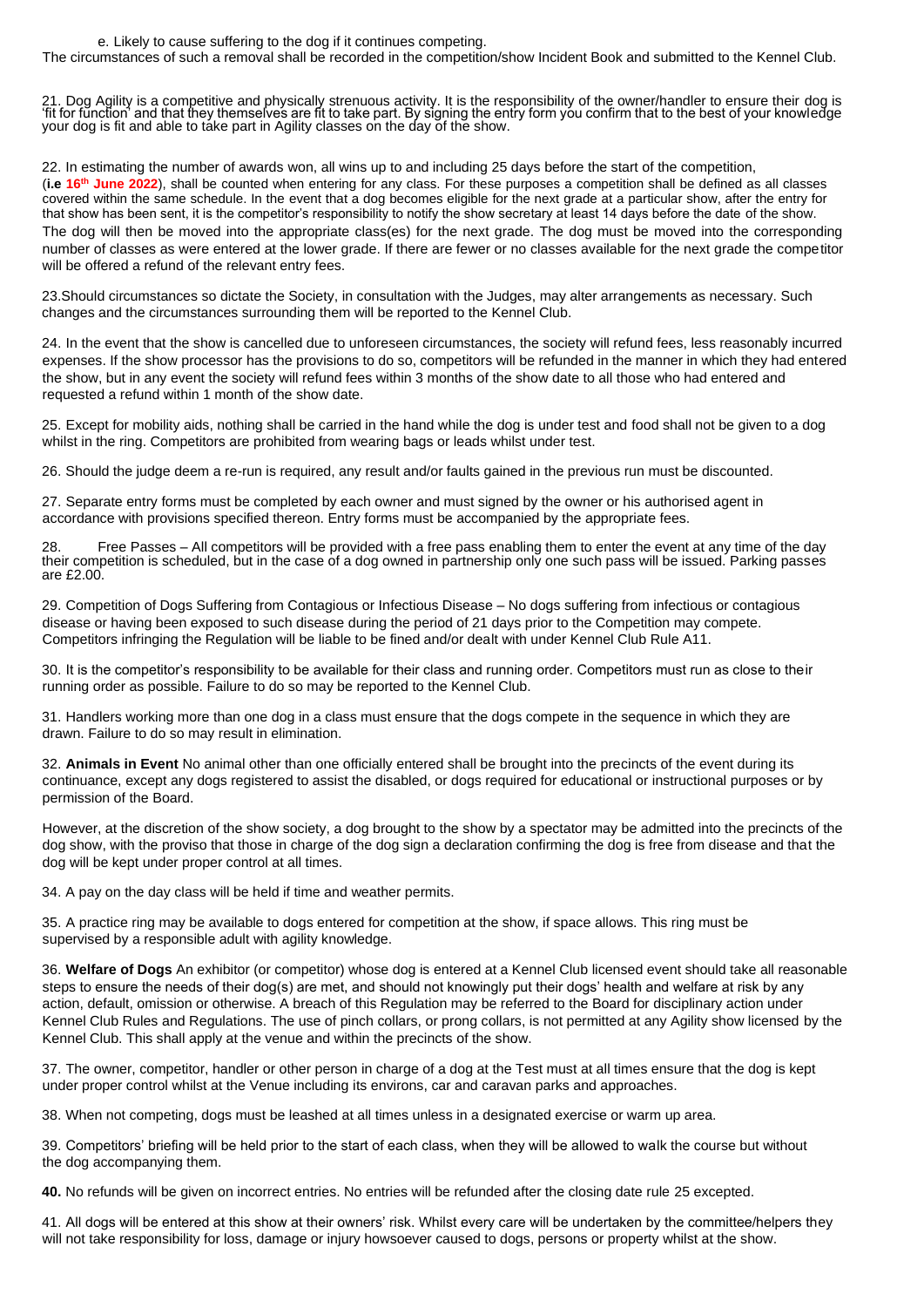42. If you fail to clean up after your dogs, you will be asked to leave the venue.

43. Competitors must follow the instructions of the Stewards with respect to parking and conduct within the show boundaries and any person directing abuse to Stewards or Officials will be asked to leave the venue immediately.

### **DOGS MUST BE KEPT UNDER CONTROL AT ALL TIMES (Please note the word dog also means bitch)**

### **CHILDREN UNDER 16:**

The duty of care remains with the parent(s) or other accompanying responsible adult(s) at all times.

## **PLEASE CLEAR UP** after your dogs

### **HEALTH AND SAFETY DECLARATION**

Competitors and spectators are reminded that, just as Carn Brea Agility Club has a responsibility to ensure the health and safety of all those attending their event, competitors run at their own risk if conditions are not ideal and have a duty and responsibility for their own safety. They are therefore expected to take great care to avoid guide ropes, uneven surfaces and other hazards, which are inevitable and integral elements of an agility dog show. Those bringing and using portable items of equipment such as folding chairs, cages, and gazebos also have a responsibility to ensure that their equipment and collapsible furniture is used and erected safely and does not constitute a hazard to others. Competitors are also reminded that they should wear appropriate clothing and footwear for the prevailing conditions on the site.

## **Thank you to our Judge and Members for making this show possible.**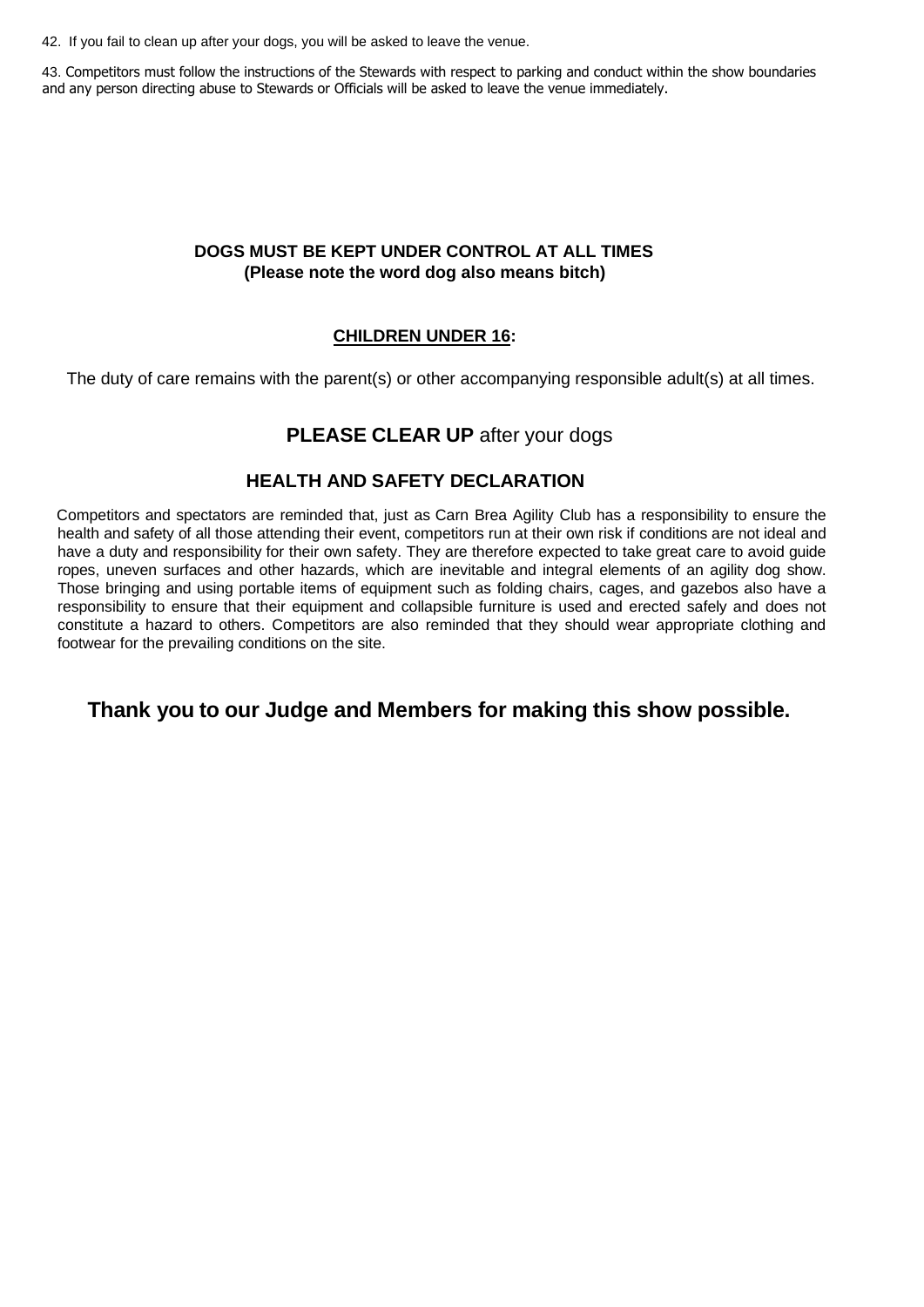

**Stithians Agricultural Association Ltd.**

Company registered in England 7585178

## **Health and Safety Policy**

## **Health and Safety at Work etc. Act 1974**

the management of Health and Safety at Work Regulations 1999.

We commit to operating the Association in accordance with the Health and Safety at Work Act 1974 and all applicable Regulations and Legislation made under the Act 'So far as is reasonably practicable'

Our policy is to provide and maintain safe and healthy working conditions, equipment and systems of work for all our employees, volunteers and the general public, and to provide such information, training and supervision as they need for this purpose. We also accept our responsibility for the health and safety of other people who may be affected by our activities.

The Association encourages family participation and therefore acknowledges the increased risks to young and/or inexperienced volunteers.

The Board of Trustees accept that Health and Safety responsibilities within the Association are of equal importance as other priorities.

Although the Board of Trustees accept responsibility for the implementation of this policy, it relies on individual employees/volunteers to accept their own duty and responsibility to themselves, fellow workers and others who might be injured/affected by their acts or omissions.

The allocation of duties for safety matters and the particular arrangements that we will make to implement the policy are set out below.

The policy will be kept up to date, particularly if the Association's activities change in nature and size. To ensure this, the policy and the way in which it has operated will be monitored and reviewed every year or more frequently if required.

## **SAFETY INFORMATION AND GUIDANCE**

All Exhibitors must comply with the Health and Safety at Work Act 1974 and all relevant Regulations and Guidance, Animal exhibitors must also comply with the Animal Welfare Act 2006 and any relevant codes of practice, guidance, etc. provided by the relevant governing body organisations.

## **SHOW SECURITY**

Limited security cover by the Association's official security contractor will be provided nightly between 7.00pm and 7.00am from Monday before the Show and then continuously from 2.00pm on the Sunday until 7 am on the Tuesday after the Show. You must be aware that the Showground is large, with multiple entrances and that the security officials cannot be in all areas at all times. The Association will not be responsible for the safe custody of any article brought for exhibition, nor will they be answerable for any loss or damage that may occur to any article.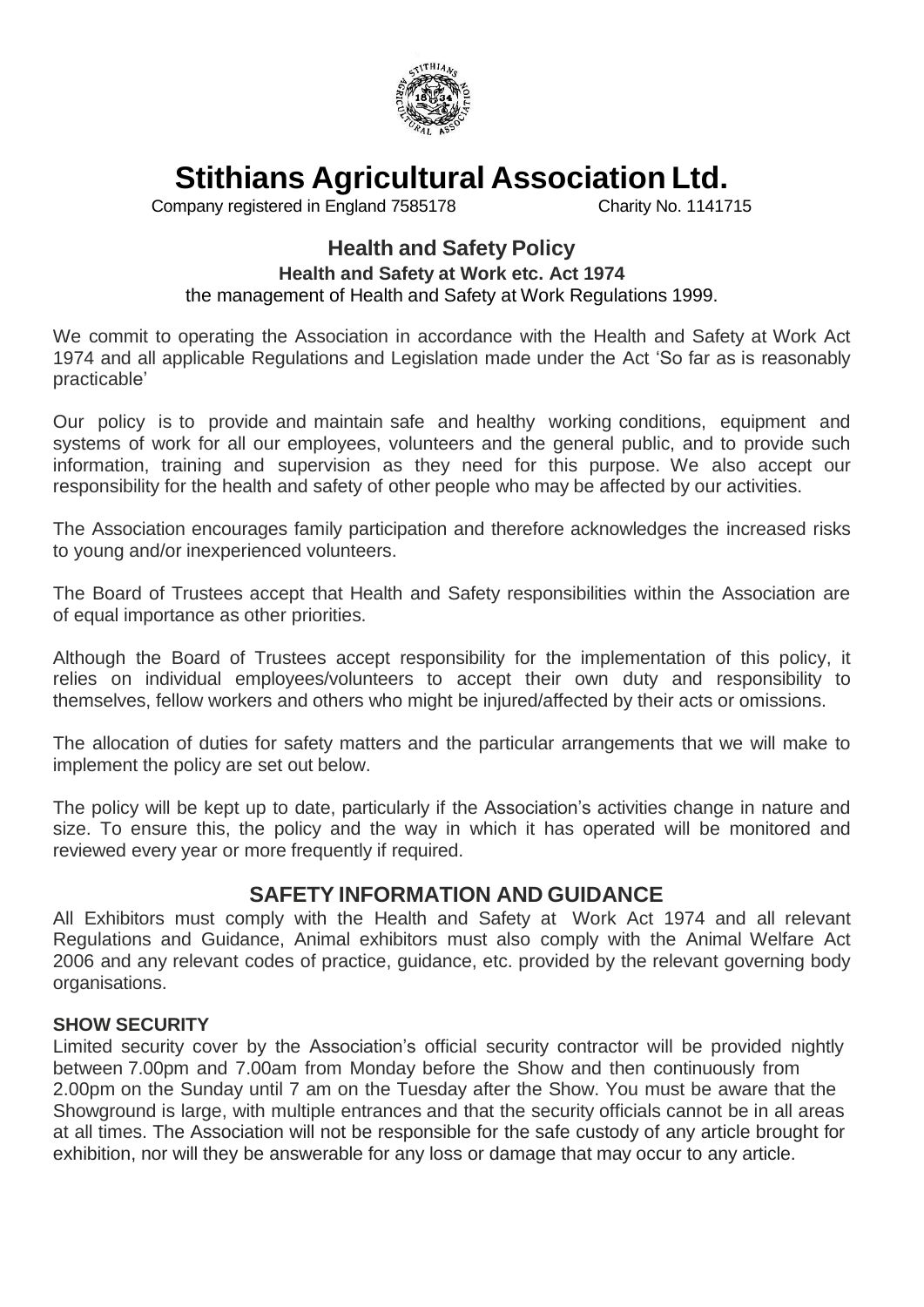## **FIRE SAFETY**

All catering outlets or trade stands must assess the risk of fire and provide for effective primary fire prevention equipment where any potential ignition sources are present.

## **GAS SAFETY**

Any fixed installation gas equipment (cookers, pipe work, valves etc.) must comply with the provisions of the Gas Safety (Installation and Use) Regulations 1998 L56 (Fifth Edition Sl 2018/139) published 2018. All catering vans / marquees with gas installation MUST have a Gas Safety Certificate / Gas Safety Record.

**Note:** These certificates can ONLY be issued by an Engineer that is listed on the Gas Safe Register. A certificate MUST BE provided to the organisers prior to entry to the event. The regulation can be viewed on: [https://www.ncass.org.uk/mobile-catering-home/content.](https://www.ncass.org.uk/mobile-catering-home/content)

## **PORTABLE ELECTRICAL APPLIANCE SAFETY**

HSG107-Third Addition 2013 INDG236-Rev 3 2013

The law requires electrical equipment to be maintained to prevent danger. The type and frequency of user checks, inspections and testing needed will depend on the equipment, the environment in which it is used and the results of previous checks.

All portable electrical equipment brought onto the showground must comply with:

**HSG 107 - Third Edition 2013 Maintaining portable and transportable electrical equipment, or** INDG236 - Third Edition 2013 Maintaining portable electrical equipment in offices and other low risk environments.

**Diesel generators** – the use of diesel generators is permitted provided modern, quiet equipment is used. Petrol generators are not permitted and the Association reserves the right to ask for what they regard as unsuitable equipment to be removed.

## **SHOWGROUND TRAFFIC**

All showground traffic must give priority to pedestrians and riders and strictly observe speed restrictions at times when such movement is permitted.

During the Show (9am to 6pm) all showground roadways must be kept clear of any vehicles, exhibits, stands, canopies, etc. to allow free passage of emergency vehicles at any time.

**Please note strictly no unauthorised movement of vehicles will be permitted within the show ground between the hours of 0800 and 1800 hours. N.B. Trade and Craft Stand Exhibitors are required to remain open until 18.00 and MUST NOT attempt to leave the Showground before that time due to the danger of interaction with pedestrians.**

Livestock exhibitors: may leave the showground prior to 1800 hours, subject to the approval of the Showyard Directors and notification to the Section Secretary (movement is only to comply with DEFRA Animal Welfare regulations).

## **MAJOR INCIDENT PLANNING (SITE EVACUATION)**

In the event of a major incident where it is necessary to evacuate the site, in accordance with the Management of Health and Safety at Work Regulations 1999, please follow all signs and instructions from the Organisers and Emergency Services.

ALL people will be requested to evacuate the site, until it is deemed safe to return. The Association accepts no responsibility for any property or livestock or any person or persons who fail to comply with the request to evacuate the showground.